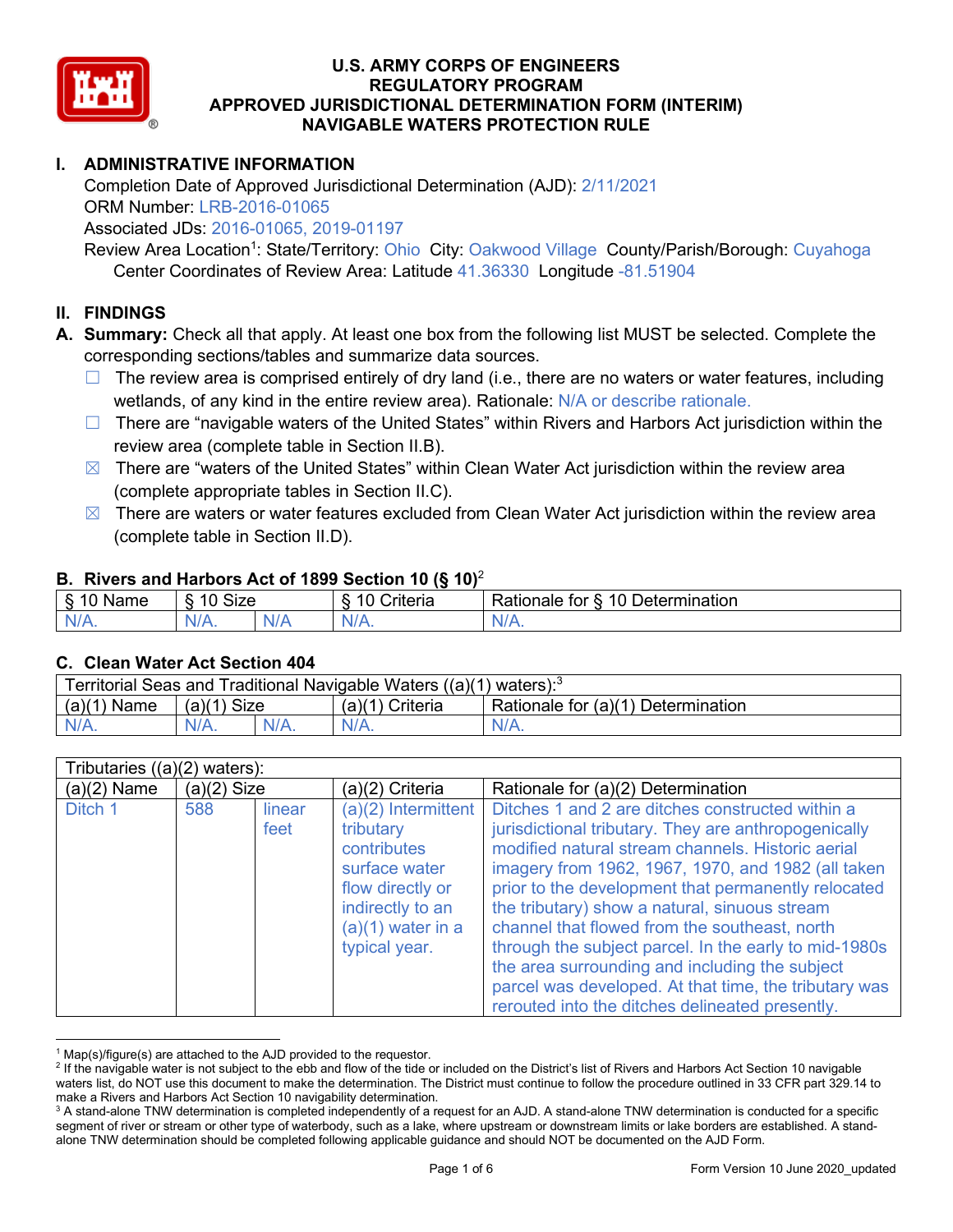

| Tributaries $((a)(2)$ waters): |               |                |                                                                                                                                                    |                                                                                                                                                                                                                                                                                                                                                                                                                                                                                                                                                                                                                                                                                                                                                                                                                                                                                                                                                                                                                                                                                                                                                                                                                                                                                                                                                                                                        |  |
|--------------------------------|---------------|----------------|----------------------------------------------------------------------------------------------------------------------------------------------------|--------------------------------------------------------------------------------------------------------------------------------------------------------------------------------------------------------------------------------------------------------------------------------------------------------------------------------------------------------------------------------------------------------------------------------------------------------------------------------------------------------------------------------------------------------------------------------------------------------------------------------------------------------------------------------------------------------------------------------------------------------------------------------------------------------------------------------------------------------------------------------------------------------------------------------------------------------------------------------------------------------------------------------------------------------------------------------------------------------------------------------------------------------------------------------------------------------------------------------------------------------------------------------------------------------------------------------------------------------------------------------------------------------|--|
| $(a)(2)$ Name                  | $(a)(2)$ Size |                | (a)(2) Criteria                                                                                                                                    | Rationale for (a)(2) Determination                                                                                                                                                                                                                                                                                                                                                                                                                                                                                                                                                                                                                                                                                                                                                                                                                                                                                                                                                                                                                                                                                                                                                                                                                                                                                                                                                                     |  |
|                                |               |                |                                                                                                                                                    | Furthermore, USGS topographic maps from 1939,<br>1950, 1964, 1968, and 1979 all depict an intermittent<br>tributary flowing from the southeast, north through<br>the subject parcel. Moreover, there are no other<br>linear features that convey water from south to north<br>within the subject parcel. Therefore, it has been<br>determined that Ditches 1 and 2 are<br>anthropogenically modified natural stream channels.                                                                                                                                                                                                                                                                                                                                                                                                                                                                                                                                                                                                                                                                                                                                                                                                                                                                                                                                                                          |  |
|                                |               |                |                                                                                                                                                    | Onsite observations and a review of resources<br>indicate that Ditches 1 and 2 have intermittent flow:<br>First of all, as stated in the discussion above, historic<br>and current USGS topographic maps depict an<br>intermittent stream channel flowing from the<br>southeast to the north through the subject parcel;<br>Secondly, both ditches had flowing water at the time<br>of the site visit. According to the Antecedent<br>Precipitation Tool (See Section III. B for discussion),<br>the site visit was conducted during a period of<br>normal precipitation. Since precipitation was normal,<br>flow was observed, and it had not rained<br>immediately prior to nor during the visit it was<br>determined that the ditches have more than<br>ephemeral flow. Finally, a delineation report<br>submitted for DA No. 2019-01197, and subsequently<br>approved by the Corps, located between 1300-1400<br>stream feet downstream of the subject parcel<br>depicts the same ditches as intermittent. Based on<br>available resources, there is no evidence of side<br>channels/tributaries that enter the ditches between<br>the subject parcel and the downstream delineation.<br>Therefore, based on the discussion above, it has<br>been determined that Ditches 1 and 2 are<br>anthropogenically modified natural stream channels<br>with intermittent flow and are currently considered |  |
|                                |               |                |                                                                                                                                                    | a(2) intermittent tributaries.                                                                                                                                                                                                                                                                                                                                                                                                                                                                                                                                                                                                                                                                                                                                                                                                                                                                                                                                                                                                                                                                                                                                                                                                                                                                                                                                                                         |  |
| Ditch 2                        | 842           | linear<br>feet | $(a)(2)$ Intermittent<br>tributary<br>contributes<br>surface water<br>flow directly or<br>indirectly to an<br>$(a)(1)$ water in a<br>typical year. | See discussion above for Ditch 1.                                                                                                                                                                                                                                                                                                                                                                                                                                                                                                                                                                                                                                                                                                                                                                                                                                                                                                                                                                                                                                                                                                                                                                                                                                                                                                                                                                      |  |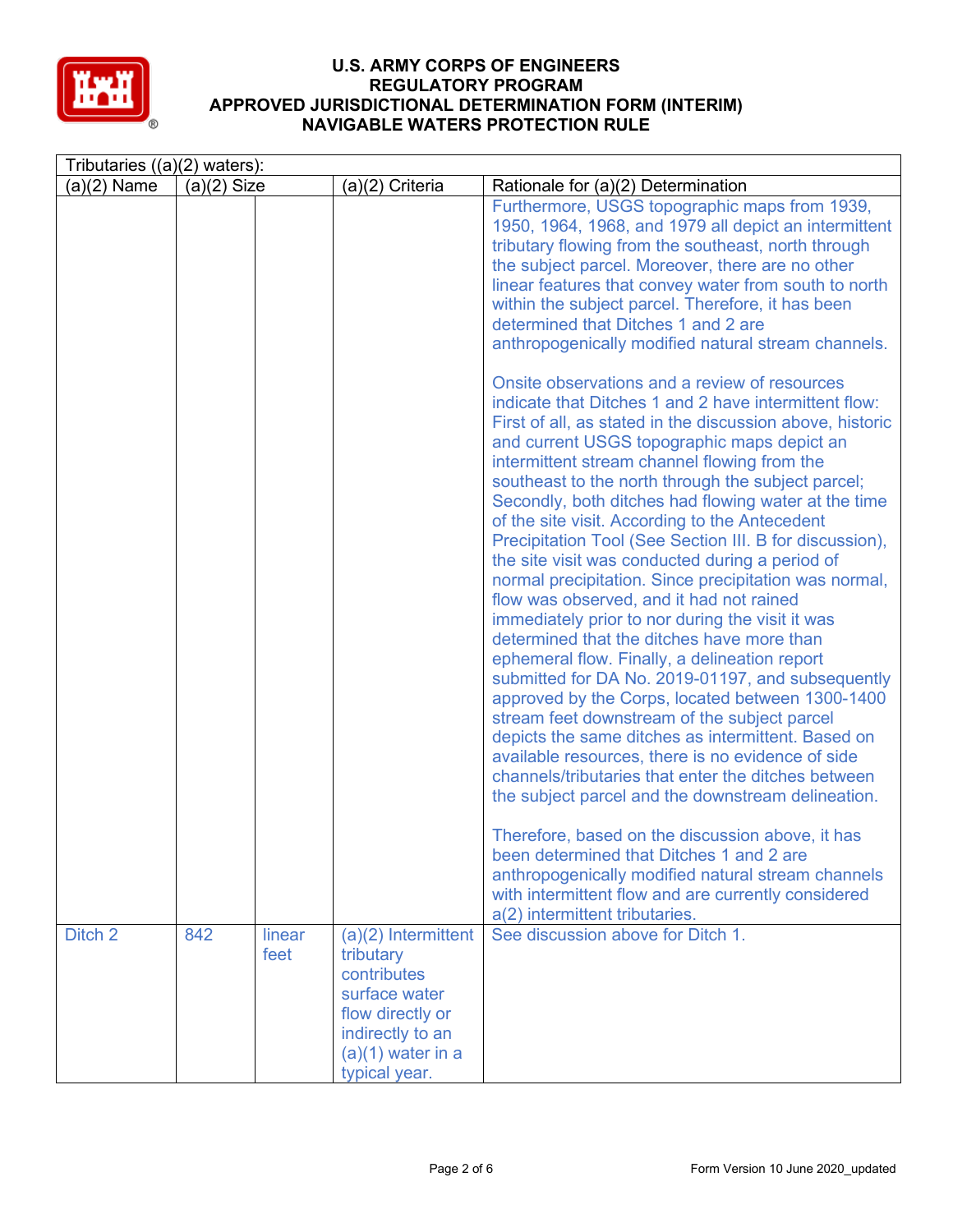

| Lakes and ponds, and impoundments of jurisdictional waters $((a)(3)$ waters): |               |         |                   |                                    |  |
|-------------------------------------------------------------------------------|---------------|---------|-------------------|------------------------------------|--|
| $(a)(3)$ Name                                                                 | $(a)(3)$ Size |         | $(a)(3)$ Criteria | Rationale for (a)(3) Determination |  |
| $N/A$ .                                                                       | $N/A$ .       | $N/A$ . | $N/A$ .           | $N/A$ .                            |  |
|                                                                               |               |         |                   |                                    |  |

| Adjacent wetlands $((a)(4)$ waters): |                       |         |                    |                                    |  |  |
|--------------------------------------|-----------------------|---------|--------------------|------------------------------------|--|--|
| $(a)(4)$ Name                        | <b>Size</b><br>(a)(4) |         | Criteria<br>(a)(4) | Rationale for (a)(4) Determination |  |  |
| $N/A$ .                              | $N/A$ .               | $N/A$ . | $N/A$ .            | $N/A$ .                            |  |  |

# **D. Excluded Waters or Features**

|                  | Excluded waters $((b)(1) - (b)(12))$ : <sup>4</sup> |                  |                                    |                                                                                                                                                                                                                                                                                                                                                                                                                                                                                                                                                                                                                                                                                                                                                                                                                                                                                                                                                                                                                                                                                                                                                                                                                                                                                                                                                                                                                                                                                                                                                                                  |  |  |
|------------------|-----------------------------------------------------|------------------|------------------------------------|----------------------------------------------------------------------------------------------------------------------------------------------------------------------------------------------------------------------------------------------------------------------------------------------------------------------------------------------------------------------------------------------------------------------------------------------------------------------------------------------------------------------------------------------------------------------------------------------------------------------------------------------------------------------------------------------------------------------------------------------------------------------------------------------------------------------------------------------------------------------------------------------------------------------------------------------------------------------------------------------------------------------------------------------------------------------------------------------------------------------------------------------------------------------------------------------------------------------------------------------------------------------------------------------------------------------------------------------------------------------------------------------------------------------------------------------------------------------------------------------------------------------------------------------------------------------------------|--|--|
| Exclusion        | <b>Exclusion Size</b>                               |                  | Exclusion <sup>5</sup>             | <b>Rationale for Exclusion Determination</b>                                                                                                                                                                                                                                                                                                                                                                                                                                                                                                                                                                                                                                                                                                                                                                                                                                                                                                                                                                                                                                                                                                                                                                                                                                                                                                                                                                                                                                                                                                                                     |  |  |
| Name             |                                                     |                  |                                    |                                                                                                                                                                                                                                                                                                                                                                                                                                                                                                                                                                                                                                                                                                                                                                                                                                                                                                                                                                                                                                                                                                                                                                                                                                                                                                                                                                                                                                                                                                                                                                                  |  |  |
| <b>Wetland A</b> | 0.14                                                | $\text{acre}(s)$ | $(b)(1)$ Non-<br>adjacent wetland. | Wetland A does not meet any of the four criteria<br>that would make an (a)(4) adjacent water subject<br>to jurisdiction under Section 404 of the Clean<br>Water Act. This wetland was circumnavigated<br>during the site visit. No defined<br>channels/tributaries/ditches were observed<br>flowing from this wetland to any $(a)(1-3)$ water. In<br>the southwest corner of the wetland water does<br>flow via overland sheet flow to Ditch 1. However,<br>the site visit confirmed that there is no discreet<br>channel connecting the wetland to Ditch 1.<br>Onsite observations also indicated that the area<br>between Wetland A and Ditch 1 is not wetland.<br>The hydrology and vegetation requirements<br>were not met. Moreover, a previous delineation<br>(DA No. 2016-01065 for Kokosing Construction<br>Company Inc) associated with the adjacent<br>laydown area also showed that Wetland A does<br>not physically touch nor has a discreet<br>connection to Ditch 1. Therefore, this wetland<br>does not physically touch an a(1-3) water. Based<br>on site observations there is no evidence that<br>the nearest a(1-3) water would flood any of the<br>wetland areas at least once during a typical year.<br>Ditch 1 is down-cut approximately 10 feet from<br>surrounding grade. Onsite observations of<br>debris/leaf wracking indicate that this tributary<br>overflows its banks by approximately 5 feet, well<br>below surrounding grade. Wetland A is located<br>approximately 40 feet from Ditch 1. Also, there<br>are no natural or manmade berms with a |  |  |

<sup>4</sup> Some excluded waters, such as (b)(2) and (b)(4), may not be specifically identified on the AJD form unless a requestor specifically asks a Corps district to do so. Corps districts may, in case-by-case instances, choose to identify some or all of these waters within the review area.

 $5$  Because of the broad nature of the (b)(1) exclusion and in an effort to collect data on specific types of waters that would be covered by the (b)(1) exclusion, four sub-categories of (b)(1) exclusions were administratively created for the purposes of the AJD Form. These four sub-categories are not new exclusions, but are simply administrative distinctions and remain (b)(1) exclusions as defined by the NWPR.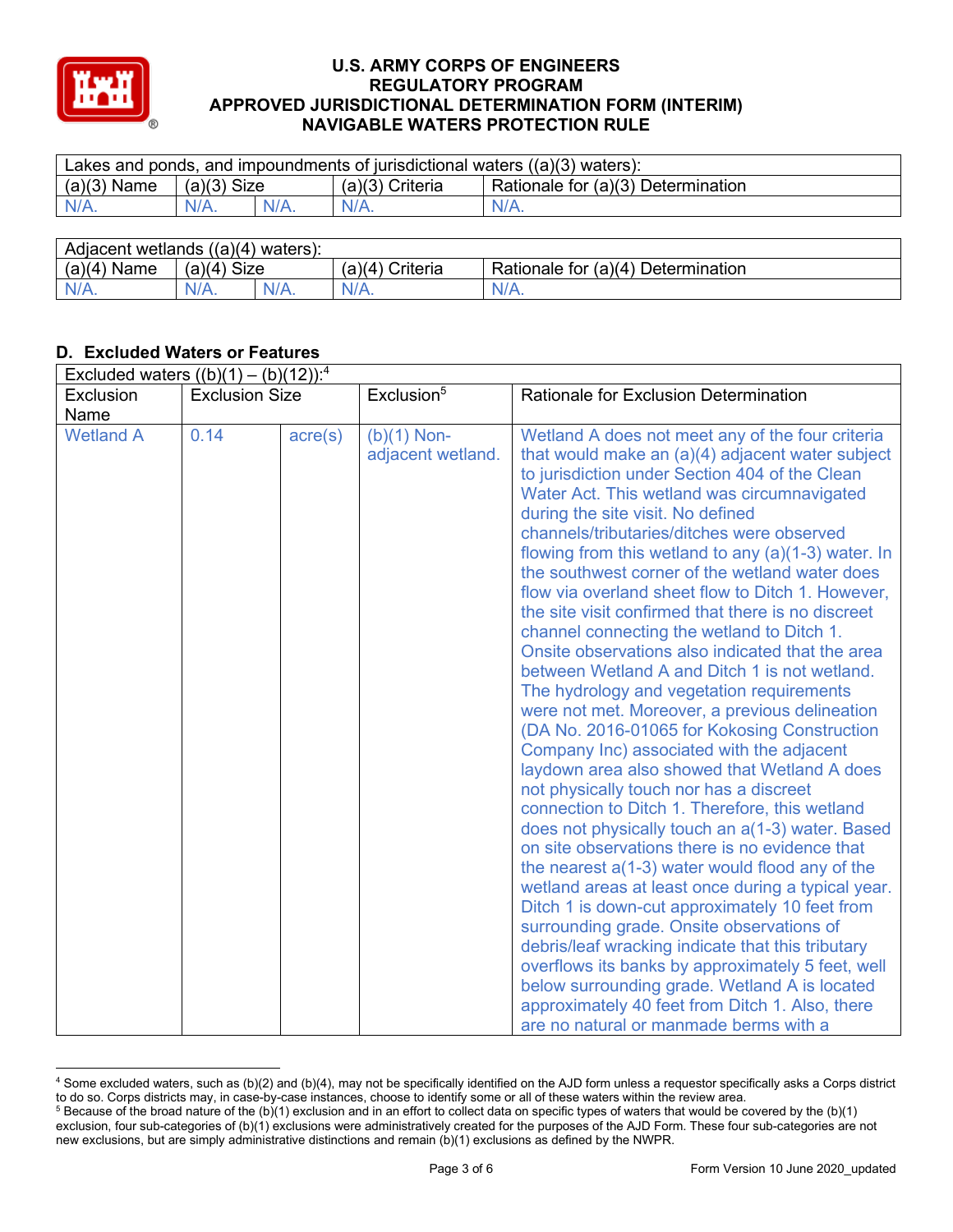

| Excluded waters $((b)(1) - (b)(12))$ : <sup>4</sup> |                       |                  |                                    |                                                                                                                                                                                                                                                                                                                                                                                                                                                                                                                                                                                                                                                                                                                                                                                                                                                                                                                                                                                                                                      |  |
|-----------------------------------------------------|-----------------------|------------------|------------------------------------|--------------------------------------------------------------------------------------------------------------------------------------------------------------------------------------------------------------------------------------------------------------------------------------------------------------------------------------------------------------------------------------------------------------------------------------------------------------------------------------------------------------------------------------------------------------------------------------------------------------------------------------------------------------------------------------------------------------------------------------------------------------------------------------------------------------------------------------------------------------------------------------------------------------------------------------------------------------------------------------------------------------------------------------|--|
| Exclusion<br>Name                                   | <b>Exclusion Size</b> |                  | Exclusion <sup>5</sup>             | <b>Rationale for Exclusion Determination</b>                                                                                                                                                                                                                                                                                                                                                                                                                                                                                                                                                                                                                                                                                                                                                                                                                                                                                                                                                                                         |  |
|                                                     |                       |                  |                                    | connection such as a culvert located between<br>any a(1-3) water and this wetland.                                                                                                                                                                                                                                                                                                                                                                                                                                                                                                                                                                                                                                                                                                                                                                                                                                                                                                                                                   |  |
| <b>Wetland B</b>                                    | 1.21                  | $\text{acre}(s)$ | $(b)(1)$ Non-<br>adjacent wetland. | Wetland B does not meet any of the four criteria<br>that would make an (a)(4) adjacent water subject<br>to jurisdiction under Section 404 of the Clean<br>Water Act. This wetland was circumnavigated<br>during the site visit. No defined<br>channels/tributaries/ditches were observed<br>flowing from this wetland to any $(a)(1-3)$ water.<br>This wetland does not physically touch an a(1-3)<br>water. Based on site observations there is no<br>evidence that the nearest $a(1-3)$ water would<br>flood any of the wetland at least once during a<br>typical year. The nearest tributary is down-cut<br>approximately 10 feet from surrounding grade.<br>Onsite observations of debris/leaf wracking<br>indicate that this tributary overflows its banks by<br>approximately 5 feet, well below surrounding<br>grade. Wetland B is located approximately 40<br>feet from Ditch 2. Also, there are no natural or<br>manmade berms with a connection such as a<br>culvert located between any a(1-3) water and<br>this wetland. |  |
| <b>Wetland C</b>                                    | 0.02                  | $\text{acre}(s)$ | $(b)(1)$ Non-<br>adjacent wetland. | Wetland C does not meet any of the four criteria<br>that would make an (a)(4) adjacent water subject<br>to jurisdiction under Section 404 of the Clean<br>Water Act. This wetland was circumnavigated<br>during the site visit. No defined<br>channels/tributaries/ditches were observed<br>flowing from this wetland to any $(a)(1-3)$ water.<br>This wetland does not physically touch an a(1-3)<br>water. Based on site observations there is no<br>evidence that the nearest $a(1-3)$ water would<br>flood any of the wetland at least once during a<br>typical year. The nearest tributary is down-cut<br>approximately 10 feet from surrounding grade.<br>Onsite observations of debris/leaf wracking<br>indicate that this tributary overflows its banks by<br>approximately 5 feet, well below surrounding<br>grade. Wetland C is located approximately 20<br>feet from Ditch 2. Also, there are no natural or<br>manmade berms with a connection such as a<br>culvert located between any a(1-3) water and<br>this wetland. |  |
| <b>Wetland D</b>                                    | 0.44                  | $\text{acre}(s)$ | $(b)(1)$ Non-<br>adjacent wetland. | Wetland D does not meet any of the four criteria<br>that would make an (a)(4) adjacent water subject<br>to jurisdiction under Section 404 of the Clean                                                                                                                                                                                                                                                                                                                                                                                                                                                                                                                                                                                                                                                                                                                                                                                                                                                                               |  |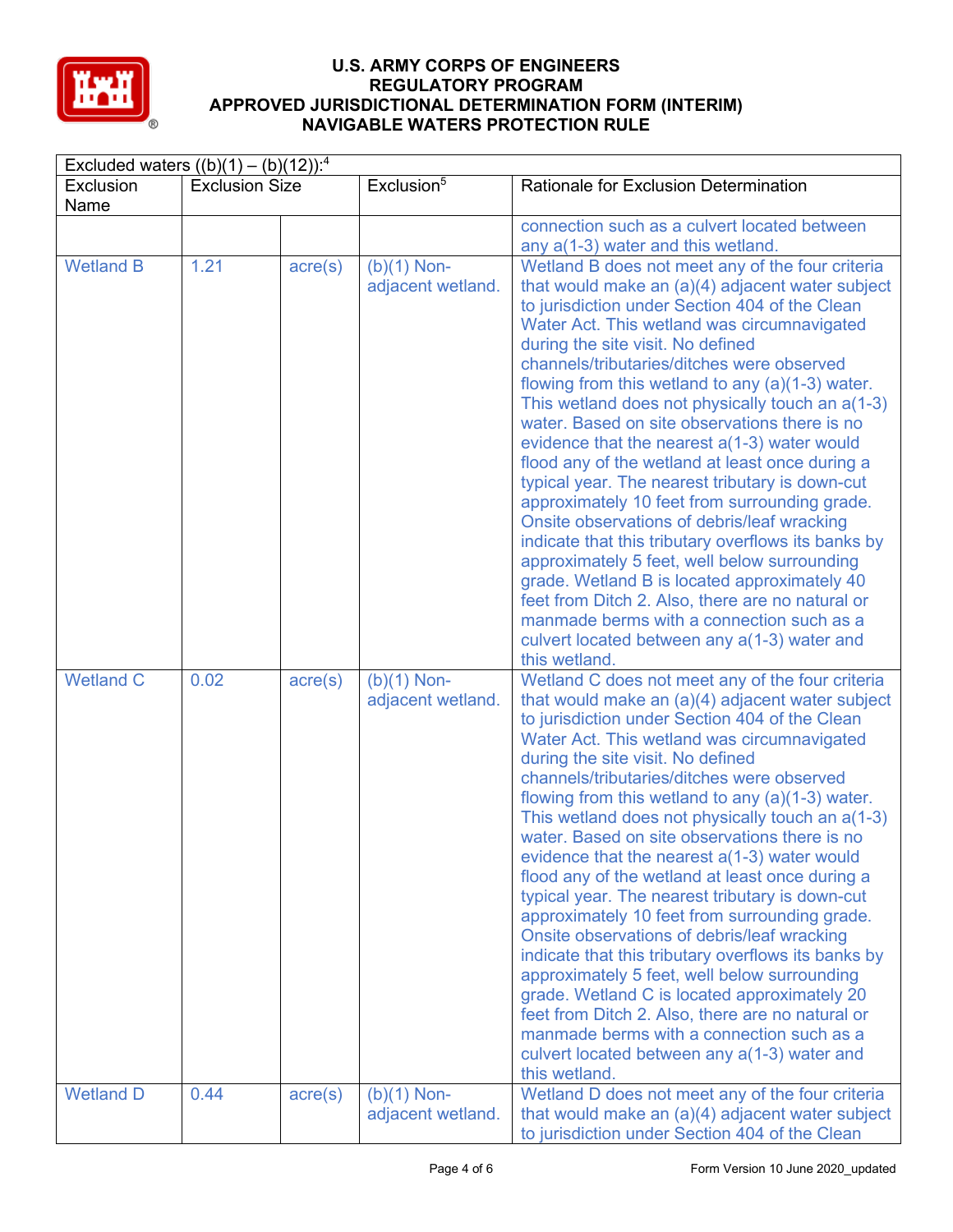

| Excluded waters $((b)(1) - (b)(12))$ : <sup>4</sup> |                       |                        |                                                                                                                                                                                                                                                                                                                                                                                                                                                                                                                                                                                                                                                                                                                                                                                                                                                                                                 |  |  |  |  |
|-----------------------------------------------------|-----------------------|------------------------|-------------------------------------------------------------------------------------------------------------------------------------------------------------------------------------------------------------------------------------------------------------------------------------------------------------------------------------------------------------------------------------------------------------------------------------------------------------------------------------------------------------------------------------------------------------------------------------------------------------------------------------------------------------------------------------------------------------------------------------------------------------------------------------------------------------------------------------------------------------------------------------------------|--|--|--|--|
| <b>Exclusion</b><br>Name                            | <b>Exclusion Size</b> | Exclusion <sup>5</sup> | <b>Rationale for Exclusion Determination</b>                                                                                                                                                                                                                                                                                                                                                                                                                                                                                                                                                                                                                                                                                                                                                                                                                                                    |  |  |  |  |
|                                                     |                       |                        | Water Act. This onsite portion of the wetland was<br>circumnavigated during the site visit. No defined<br>channels/tributaries/ditches were observed<br>flowing from this wetland to any $(a)(1-3)$ water.<br>This wetland does not physically touch an a(1-3)<br>water. Based on site observations there is no<br>evidence that the nearest a(1-3) water would<br>flood any of the wetland at least once during a<br>typical year. The nearest tributary is down-cut<br>approximately 10 feet from surrounding grade.<br>Onsite observations of debris/leaf wracking<br>indicate that this tributary overflows its banks by<br>approximately 5 feet, well below surrounding<br>grade. Wetland D is located approximately 450<br>feet from Ditch 2. Also, there are no natural or<br>manmade berms with a connection such as a<br>culvert located between any a(1-3) water and<br>this wetland. |  |  |  |  |

| Excluded waters $((b)(1) - (b)(12))$ <sup>6</sup> |                       |                  |                                                                                                                                                                                                       |                                                                                                                                                                                                                                                                                                                                                                                                                                                                                                      |  |  |
|---------------------------------------------------|-----------------------|------------------|-------------------------------------------------------------------------------------------------------------------------------------------------------------------------------------------------------|------------------------------------------------------------------------------------------------------------------------------------------------------------------------------------------------------------------------------------------------------------------------------------------------------------------------------------------------------------------------------------------------------------------------------------------------------------------------------------------------------|--|--|
| <b>Exclusion Name</b>                             | <b>Exclusion Size</b> |                  | Exclusion <sup>7</sup>                                                                                                                                                                                | Rationale for Exclusion Determination                                                                                                                                                                                                                                                                                                                                                                                                                                                                |  |  |
| S.W.M. Area                                       | 0.28                  | $\text{acre}(s)$ | (b)(10)<br><b>Stormwater</b><br>control feature<br>constructed or<br>excavated in<br>upland or in a<br>non-jurisdictional<br>water to convey,<br>treat, infiltrate, or<br>store stormwater<br>runoff. | The S.W.M. Area was constructed for the<br>express purpose of treating stormwater runoff<br>associated with a temporary lay down yard<br>located to the north and east. There is a defined<br>intake and outtake structure. Onsite<br>observations indicate that the area was bermed<br>on the edges – further evidencing that is was<br>constructed for the purpose of treating<br>stormwater. Additionally, no available evidence<br>indicates that the area was wetland prior to<br>construction. |  |  |

## **III. SUPPORTING INFORMATION**

**A. Select/enter all resources** that were used to aid in this determination and attach data/maps to this document and/or references/citations in the administrative record, as appropriate.

 $\boxtimes$  Information submitted by, or on behalf of, the applicant/consultant: Wetland and Water Resource Delineation Report, 21 Acre (Approximate) Project Area of a 31 Acre Property, 7400 Oak Leaf Road, Oakwood Village, Cuyahoga County, Ohio, prepared for Helmar Properties, prepared by Land Solutions, LLC, September 23, 2020.

 $6$  Some excluded waters, such as (b)(2) and (b)(4), may not be specifically identified on the AJD form unless a requestor specifically asks a Corps district to do so. Corps districts may, in case-by-case instances, choose to identify some or all of these waters within the review area.

<sup>&</sup>lt;sup>7</sup> Because of the broad nature of the (b)(1) exclusion and in an effort to collect data on specific types of waters that would be covered by the (b)(1) exclusion, four sub-categories of (b)(1) exclusions were administratively created for the purposes of the AJD Form. These four sub-categories are not new exclusions, but are simply administrative distinctions and remain (b)(1) exclusions as defined by the NWPR.